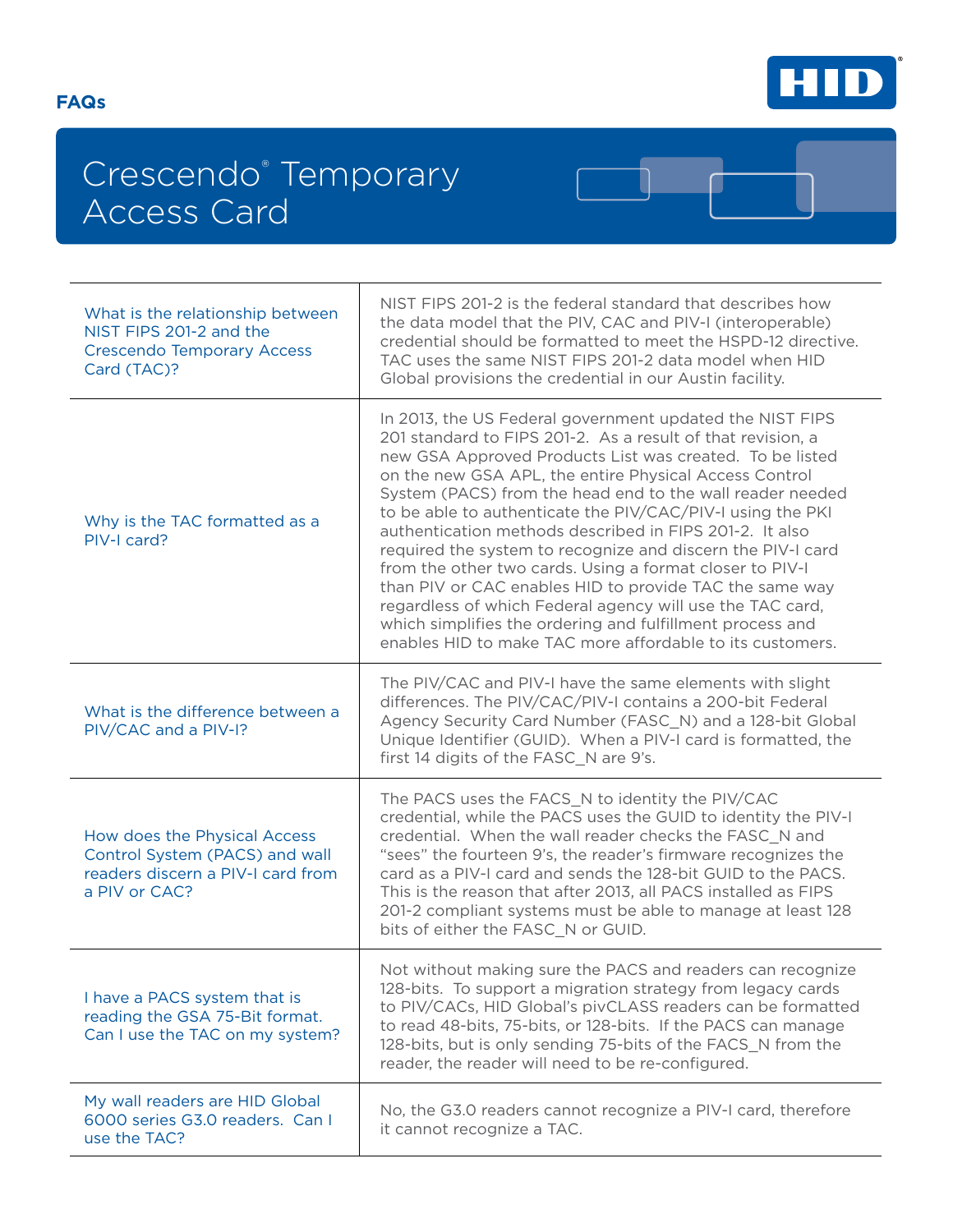

| How would a TAC card be added<br>to the PACS?                                                                                                                             | As long as the PACS meets the FIPS 201-2 requirements<br>outlined above, whatever process being used to add the<br>PIV/CAC to the PACS can be used. HID Global provides a<br>GSA APL PIV/CAC registration software solution that could be<br>used to register the TAC into the PACS.                                                                                                                                                                                                                                                                                                                                                                                                                                                                                                                                                                                                                                                                                         |
|---------------------------------------------------------------------------------------------------------------------------------------------------------------------------|------------------------------------------------------------------------------------------------------------------------------------------------------------------------------------------------------------------------------------------------------------------------------------------------------------------------------------------------------------------------------------------------------------------------------------------------------------------------------------------------------------------------------------------------------------------------------------------------------------------------------------------------------------------------------------------------------------------------------------------------------------------------------------------------------------------------------------------------------------------------------------------------------------------------------------------------------------------------------|
| Do I need to use pivCLASS<br>readers to use the TAC?                                                                                                                      | No, any PACS and reader that can recognize a PIV-I card, as<br>described above, will be able to recognize the TAC.                                                                                                                                                                                                                                                                                                                                                                                                                                                                                                                                                                                                                                                                                                                                                                                                                                                           |
| Does the TAC use certificates<br>issued from a Certification<br>Authority (CA) that is cross<br>certified with the Federal Bridge<br><b>Certificate Authority (FBCA)?</b> | The TAC uses certificates from a CA that is part of the CA/<br>Browser Forum, which means that the certificate's identity<br>will be trusted by default on most PC, laptop and mobile<br>OSes. However the certificates are not issued from a CA<br>that is cross certified by the FBCA. This is to enable simpler<br>ordering and fulfillment process which in turn makes the<br>TAC more cost effective for HID's customers. The reason the<br>TAC was developed was to be able for a PACS to be meet<br>the FIPS 201-2 requirements and also use a secondary card<br>for visitors. GSA testing laboratories will fail a PACS if the<br>system recognizes a low frequency proximity card, or high<br>frequency iCLASS, MIfare or DESFIRE formatted cards. The<br>only type of card that should be recognized by the system is<br>a FIPS 201-2 formatted credential.<br>If a cross certified federated credential is required, then a<br>PIV-I solution should be deployed. |
| But if the TAC isn't being checked<br>by the Federal Bridge, how can it<br>be revoked?                                                                                    | The TAC is designed to replace providing visitors with a<br>proximity card. Just as with a proximity card, there is no<br>Credential Revocation List that is required to remove a<br>proximity card from the system. If a card is lost, or not turned<br>in, then that card is merely removed from the access control<br>system.<br>Certificate revocation is important for PIV and CACs because<br>these cards are designed to be trusted between agencies. A<br>visitor card is only meant to allow access to a particular door<br>or site for a limited about of time.                                                                                                                                                                                                                                                                                                                                                                                                    |
| If the TAC is not meant to be<br>a trusted federated card, why<br>then does it contain two digital<br>certificates from Identrust?                                        | The digital certificates are required to perform two functions.<br>The first is to register the card using a GSA approved PIV<br>registration process. The second reason is to perform the<br>same one or two factor PKI authentication at the wall reader.<br>As there is no biometric signature on the card, the TAC<br>cannot be used with a three factor PACS reader.<br>Because the certificates on the card are issued by IdenTrust<br>TrustID CA, they are recognized by default on most PCs, and<br>as such in most cases does not require to trust a new CA into<br>the PACS system.                                                                                                                                                                                                                                                                                                                                                                                |
| Can the TAC be used for<br>logical access?                                                                                                                                | With some high-level manipulation, the TAC could perform<br>log-on authentication. HID Global does not have any<br>published processes that can assist with this type of<br>manipulation. However, HID Global would recommend a PIV-I<br>credential for this use case.                                                                                                                                                                                                                                                                                                                                                                                                                                                                                                                                                                                                                                                                                                       |